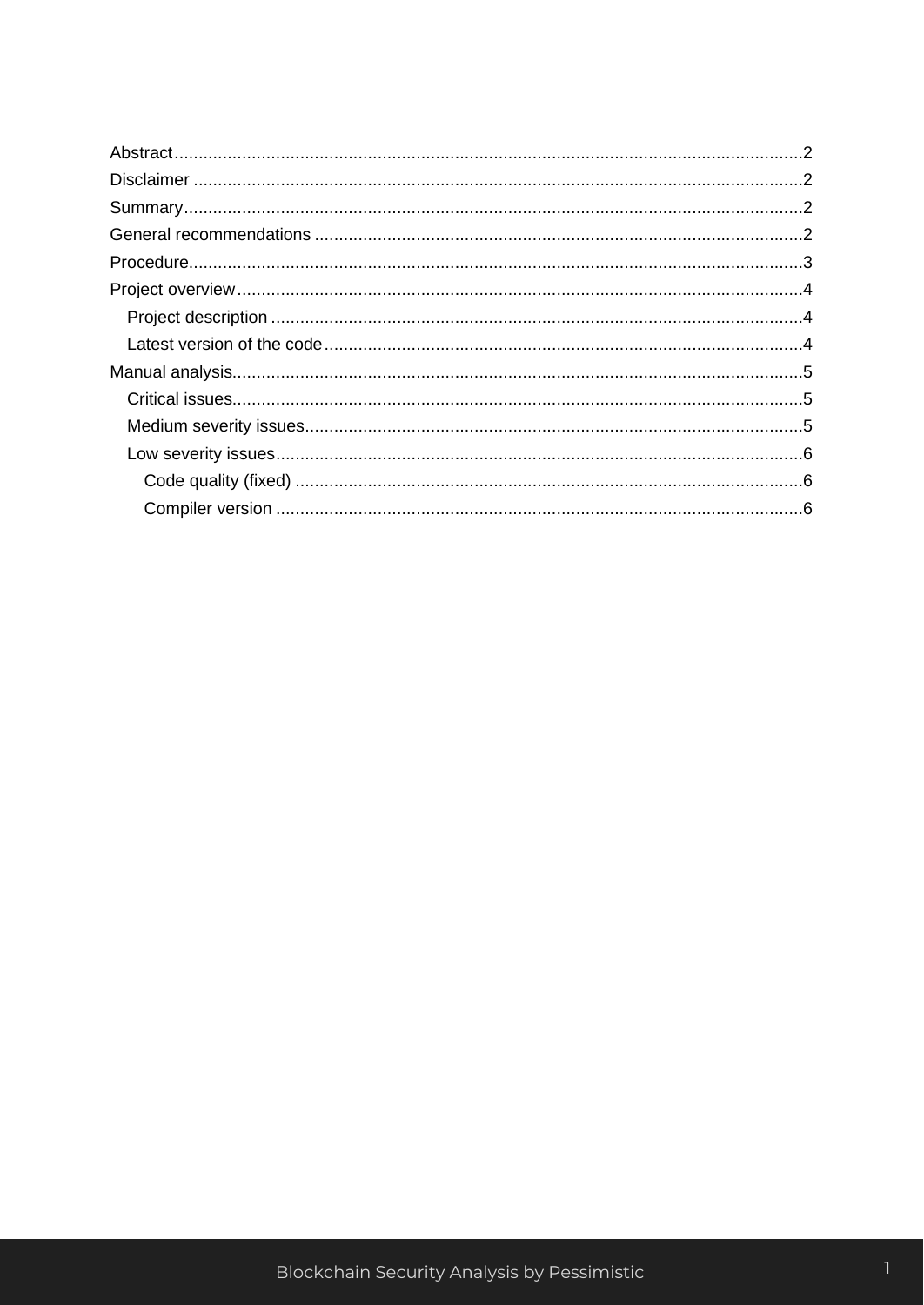## <span id="page-2-0"></span>**Abstract**

<span id="page-2-1"></span>In this report, we consider the security of staking smart contracts of [Opium Network](https://opium.network/) project. Our task is to find and describe security issues in smart contracts of the platform.

## **Disclaimer**

The audit does not give any warranties on the security of the code. One audit cannot be considered enough. We always recommend proceeding with several independent audits and a public bug bounty program to ensure the security of smart contracts. Besides, security audit is not an investment advice.

## <span id="page-2-2"></span>**Summary**

In this report, we considered the security of staking smart contracts of [Opium Network](https://opium.network/) project. We performed our audit according to the [procedure](#page-3-0) described below.

The code is of high quality. The initial audit showed only a few issues of low severity. They do not endanger project security in any way.

<span id="page-2-3"></span>After the audit, the code base was updated to the latest [version.](#page-4-2) In this version, the developers added the documentation, also code quality issues were fixed.

## **General recommendations**

We recommend moving to a modern Solidity version, as newer releases of the compiler have many improvements and optimizations.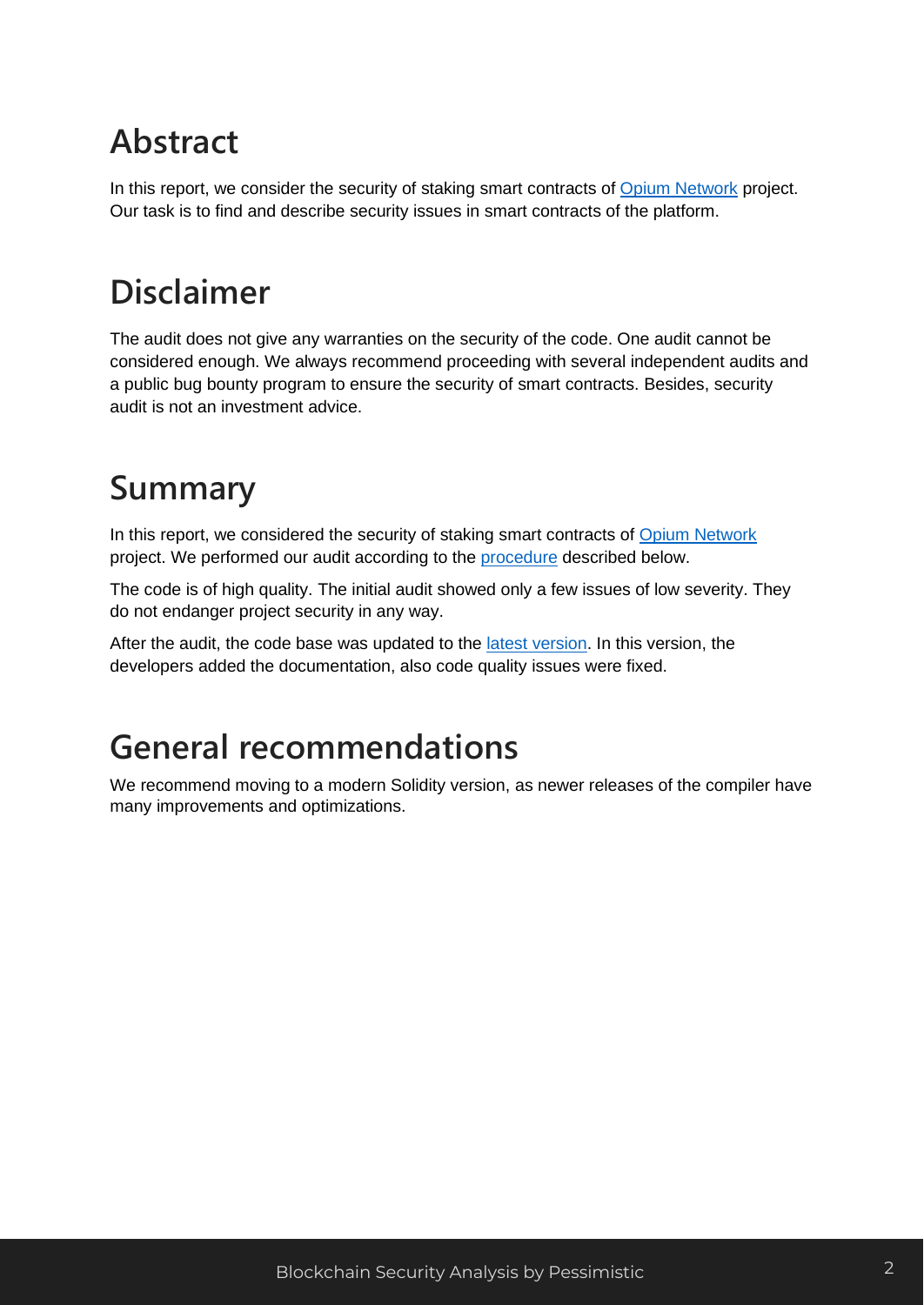## <span id="page-3-0"></span>**Procedure**

In our audit, we consider the following crucial features of the code:

- 1. Whether code logic corresponds to the specification.
- 2. Whether the code is secure.
- 3. Whether the code meets best practices.

We perform our audit according to the following procedure:

- Automated analysis
	- $\circ$  We scan project's code base with automated tools: [Crytic,](https://crytic.io/) [MythX,](https://mythx.io/) and [SmartCheck.](https://tool.smartdec.net/)
	- o We manually verify (reject or confirm) all the issues found by tools.
- Manual audit
	- o We inspect the specification and check whether the logic of smart contracts is consistent with it.
	- o We manually analyze code base for security vulnerabilities.
	- o We assess overall project structure and quality.
- Report
	- o We reflect all the gathered information in the report.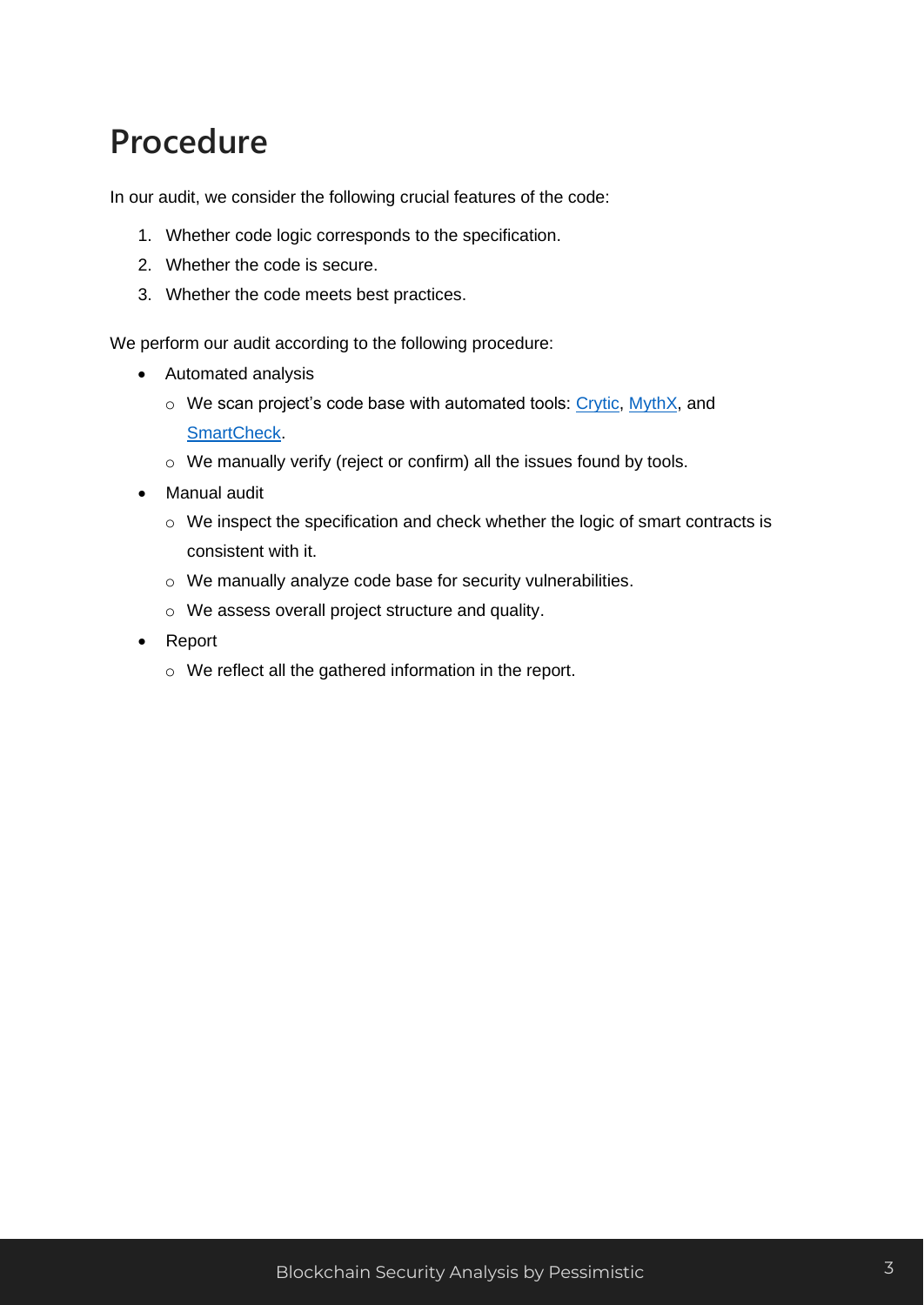## <span id="page-4-0"></span>**Project overview**

#### <span id="page-4-1"></span>**Project description**

In our analysis we consider [staking smart contracts](https://github.com/OpiumProtocol/opium-staking-contract/) of [Opium Network](https://opium.network/) project on GitHub repository, commit [cecb4af449005199e23afe037f87d3150f251681.](https://github.com/OpiumProtocol/opium-staking-contract/tree/cecb4af449005199e23afe037f87d3150f251681)

<span id="page-4-2"></span>The total LOC of audited sources is 313.

#### **Latest version of the code**

After the initial audit, the code base was updated. For the recheck, we were provided with commit [a1a3518f6c1af90d4c196d1ee76d30f26ce0f8eb.](https://github.com/OpiumProtocol/opium-staking-contract/tree/a1a3518f6c1af90d4c196d1ee76d30f26ce0f8eb)

The [documentation](https://github.com/Alirun/opium-staking-contract/tree/main/docs) was added to the project.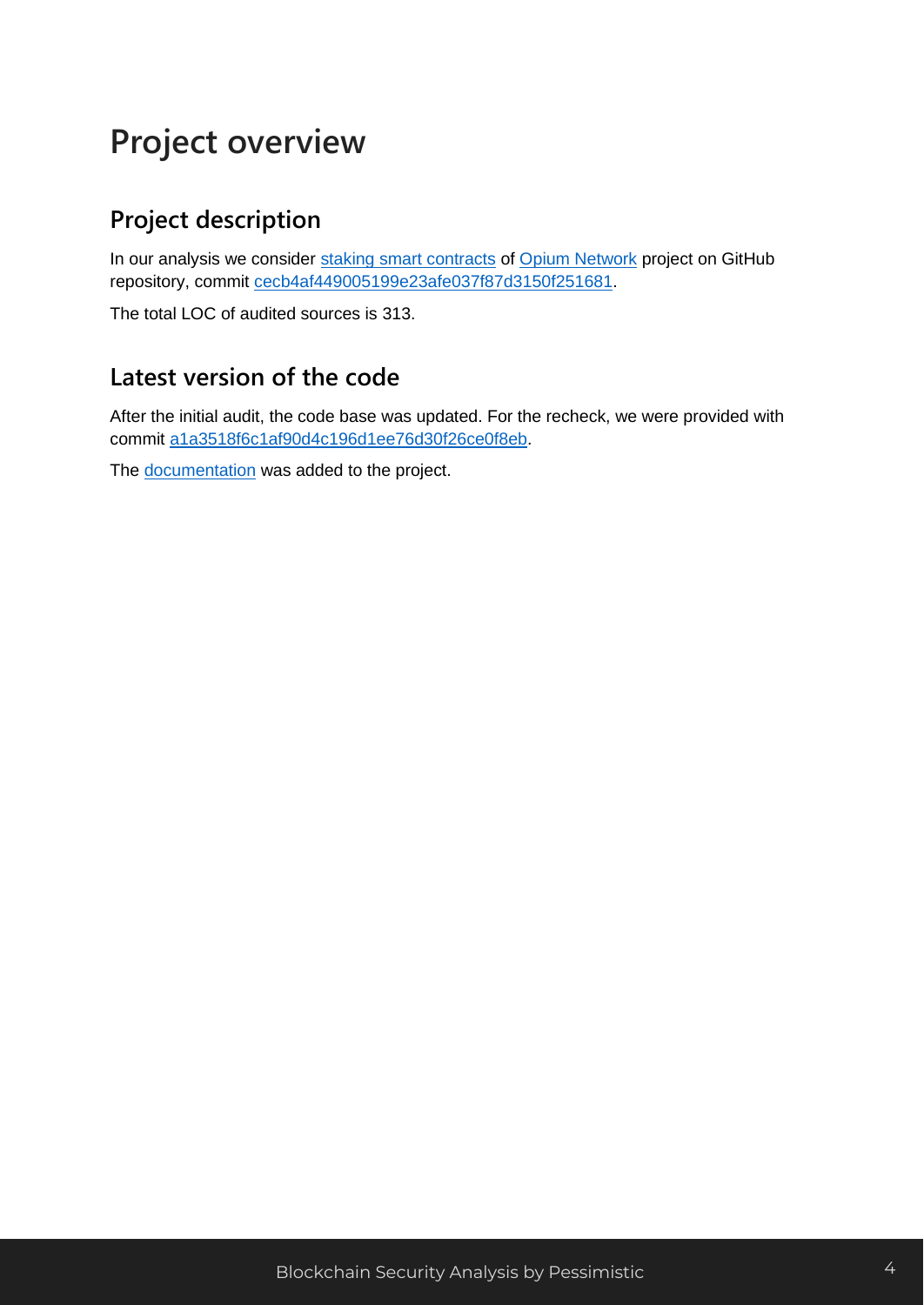## <span id="page-5-0"></span>**Manual analysis**

The contracts were completely manually analyzed, their logic was checked. Besides, the results of the automated analysis were manually verified. All the confirmed issues are described below.

#### <span id="page-5-1"></span>**Critical issues**

Critical issues seriously endanger smart contracts security. We highly recommend fixing them.

<span id="page-5-2"></span>**The audit showed no critical issues.**

#### **Medium severity issues**

Medium issues can influence project operation in current implementation. We highly recommend addressing them.

**The audit showed no issues of medium severity.**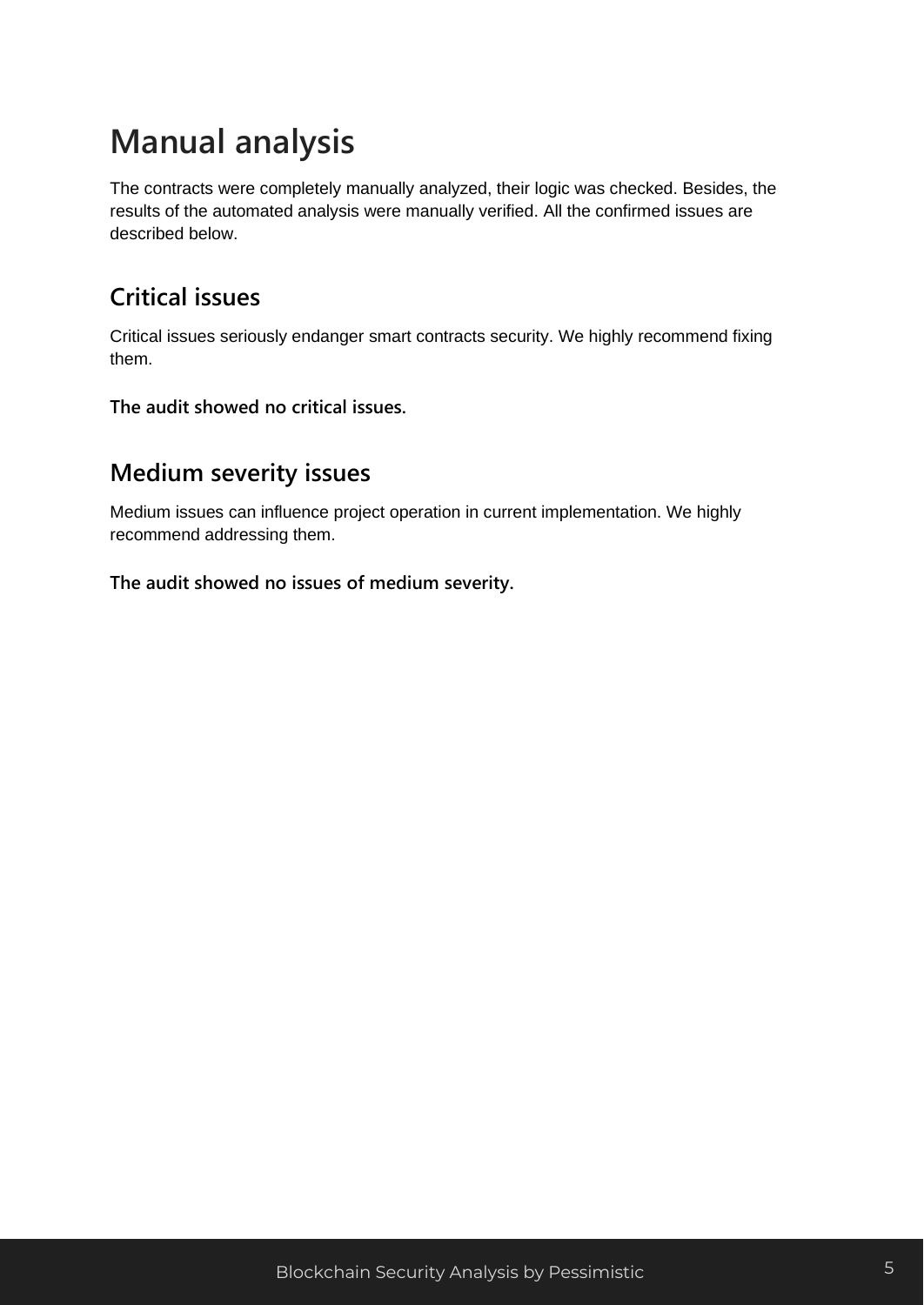#### <span id="page-6-0"></span>**Low severity issues**

Low severity issues can influence project operation in future versions of code. We recommend taking them into account.

#### <span id="page-6-1"></span>**Code quality (fixed)**

- In **OpiumStakingDerivatives** contract, hedge() function is payable for no reason.
- In **OpiumStakingDerivatives** contract at line 48, a visibility level is not declared for premium variable. Consider declaring it explicitly.
- Consider declaring functions as external instead of public where possible.

#### <span id="page-6-2"></span>*The issues have been fixed and are not present in the latest version of the code.*

#### **Compiler version**

An old version of compiler is used in the project: pragma solidity 0.5.16;

We recommend upgrading to a newer version, e.g. 0.7.4.